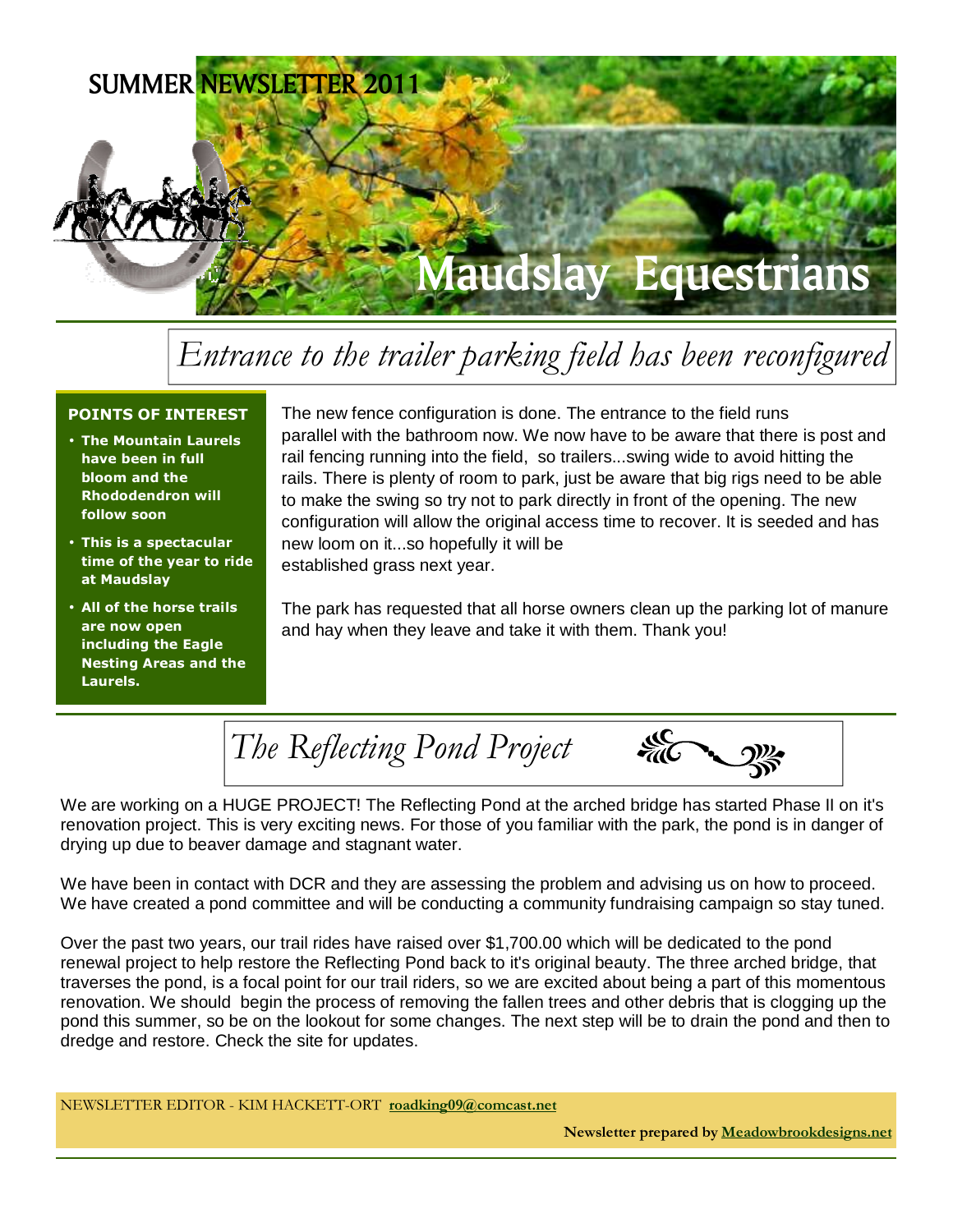# Dedication Tree Planting at the Park

We have set up two "tree accounts" for dedication tree planting in the park. The first tree account is

in the name of "Frank and Ann Hackett" parents of Kim Hackett, who both loved the park dearly. Frank Hackett helped with trail rides in the park and other charity fundraising over the years and Ann helped behind the scenes. Frank was very concerned about all the damage the ice storm did to the Pine Trail and visited the area on several occasions and participated with trail cleanup.

The second tree account is in the name of "Marie Colby" matriarch of the Colby family. She raised her family across from the park and loved the park dearly. Scott and Heather Colby, along with the rest of the family, still do the hayrides in the park with their gorgeous draft horses.

If you'd like to donate to either of these funds, donations can be sent to Maudslay State Park Association, Curzon Mill Road, Newburyport, Ma. 01950. Note your check with "tree account" and name the appropriate account.



For more information on setting up a dedicated tree account you can contact Kim Hackett @ Roadking09@comcast.net . This is a nice way to permanently honor someone.





Chili Day Fundraiser

- We are planning our annual chili ride for the Sunday after Thanksgiving, Nov. 27.
- This is the major equestrian fundraiser event for the Park.
- Put the date on your calendars now. It's easy to remember
- The Sunday after Thanksgiving !!
- More info will be posted as the date approaches.

The Derry Trail Riders will be there again serving a continental breakfast to all participants. Even if family members don't ride, bring them along and they can enjoy a day strolling through the fall gardens or playing ball in the field and then join us for Mike's famous Chili.